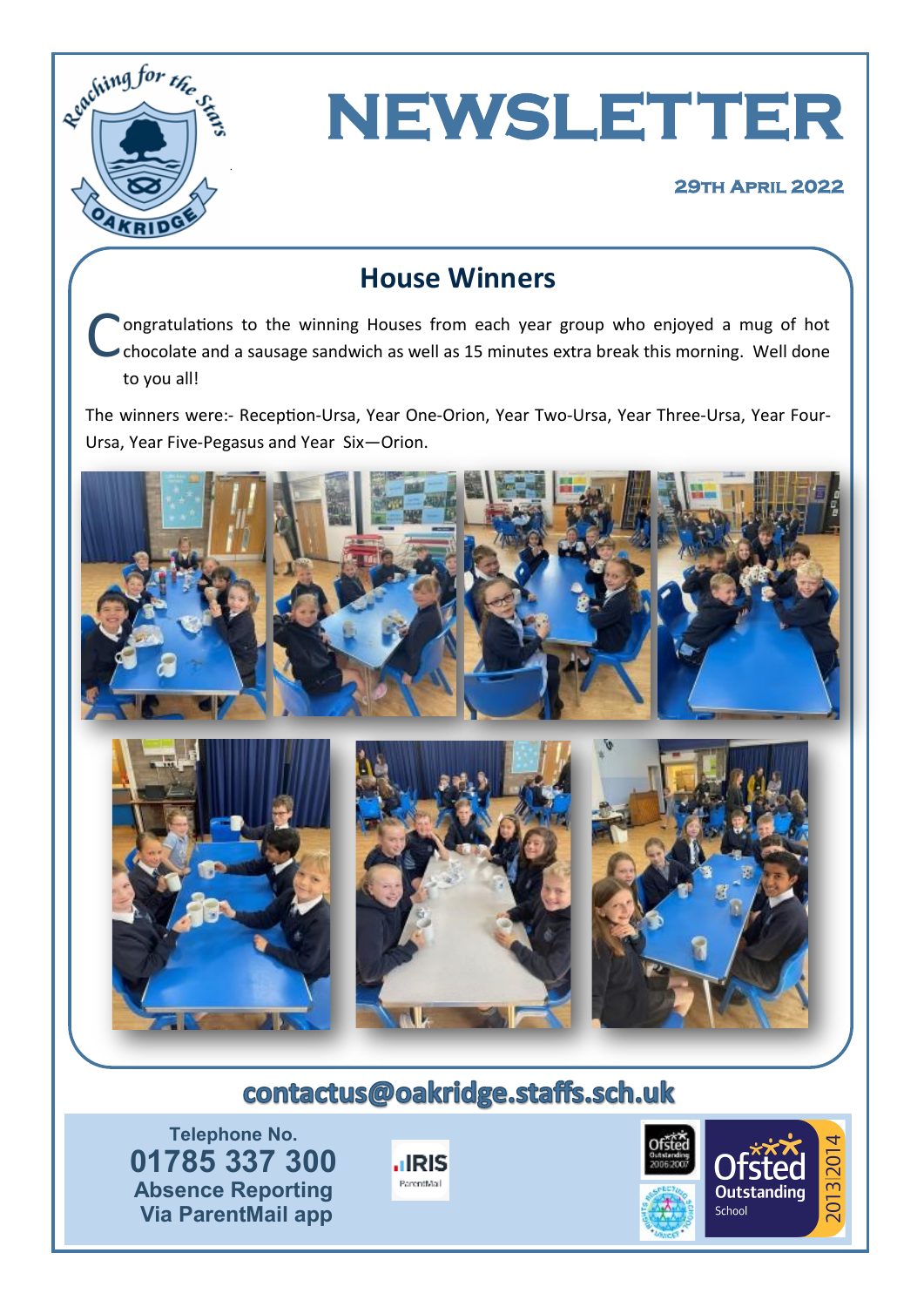### **Year One and Two Laches Wood Visit**

O n Tuesday next week our Year One and Two children are looking forward to their visit to Laches Wood for a day of outdoor education.

We are all really excited to take part in such an exciting visit. Laches Wood have specially tailored age-appropriate itineraries for all year groups, and we are sure that the children will enjoy the chance to try some brand new adventurous activities whilst developing key skills such as decision making, communication and teamwork.

As children will be outside for much of the day they will need to wear appropriate clothing and a waterproof coat. We would recommend a number of layers rather than one thick one so that the warmth can be regulated more easily. Jogger/tracksuit bottoms, warm trousers or leggings can be worn but not jeans. If your child has waterproof trousers they may wear them too if needed. They will also need to wear sturdy waterproof footwear such as walking boots or strong trainers. We recommend that every child takes a hat and that sun cream is applied (depending on the weather forecast).

As we will be out of school at lunchtime, everyone will require a packed lunch, some snacks and a drink. Could you please put these in a backpack so the children's hands can be kept free.

As we will be travelling by coach from school and leaving at 9:30am prompt could we please ask that children arrive at school promptly at the normal time. We will be departing from Laches Wood at 3.15pm, arriving at Oakridge at approximately 4.00pm—we will send out a text and let you know when they are on their way back.

## **Miss Walker Charity Run**

**M** iss Walker has a Charity place<br>for Alzheimer's Society,<br>running the Birmingham half Alzheimer's **Birmingham** marathon this Sunday.

It is charity close to her heart as well as many other people around the world.

If you would like to sponsor her, here is the Just Giving link to her sponsorship page.

[https://www.justgiving.com/](https://www.justgiving.com/fundraising/stephanie-walker25) [fundraising/stephanie](https://www.justgiving.com/fundraising/stephanie-walker25)-walker25

I'm sure you will all join us wishing her the best of luck—it is for an amazing cause.



**Izheime Society** 

> United Against Dementia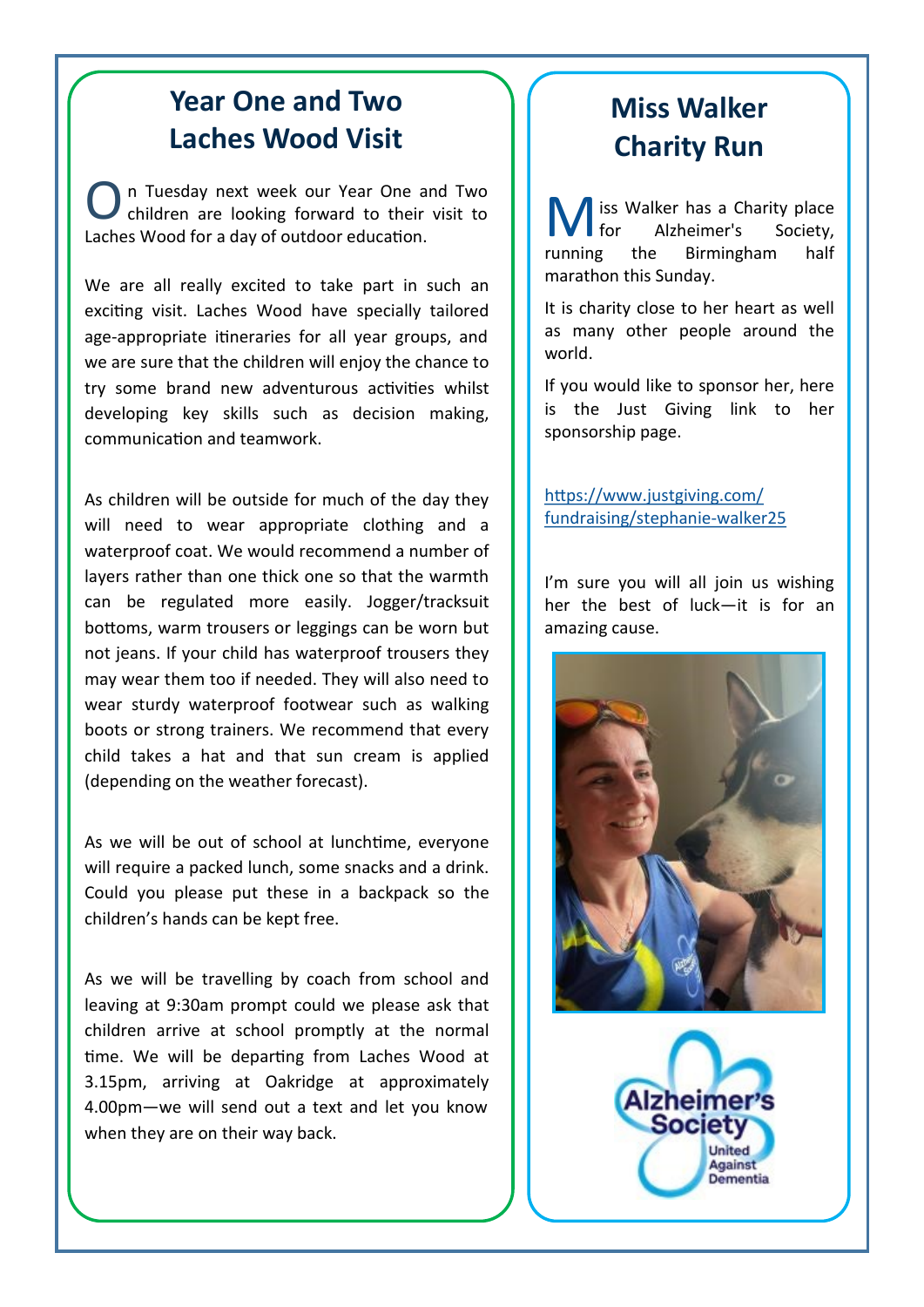### **Year Four Times Tables Check**

A s you know, in June, all the children in Year<br>4 will take the Multiplication Times Tables 4 will take the Multiplication Times Tables Check. It is an on-screen check consisting of 25 times table questions and the children will have 6 seconds to answer each question. This means that as well as knowing their times tables, the children need to feel confident in recording them on an ipad in a timed situation.

The children are working really hard on their times tables and to support their learning even further they are practising every day with Miss Hughes in school.

To consolidate this learning, we also ask them to practise on maths frame every day at home, which will take less than five minutes. This will develop their confidence in answering in this format and enable them to become more comfortable with the timed situation. In addition to this, and to help you to support your child with their times tables, if there are some key facts which their appear 'stuck' with, we will be sending these home to help highlight the facts your child needs to practise.

It is a good idea that the children practise these facts before they complete the maths frame. Please find the link mathsframe link below. Thank you for your support in helping your child with this learning.

If you have any questions please feel free to contact us.

[https://mathsframe.co.uk/en/resources/resource/477/](https://mathsframe.co.uk/en/resources/resource/477/Multiplication-Tables-Check) [Multiplication](https://mathsframe.co.uk/en/resources/resource/477/Multiplication-Tables-Check)-Tables-Check



#### **Bikes and Scooters**

A lthough distancing restrictions have **N** been lifted, we are aware that some people and parents are still trying to remain distanced. With this in mind we would ask that, for now, children continue to come to school on foot and do not bring bikes and scooters down the school path.

We will keep the situation under review.

Thank you for your co-operation.

#### **Music Lessons**

If your child has a music lesson in school<br>please note the final payment is now please note the final payment is now due. Payment can be made via your Parentpay account.

Thank you to those parents who have paid in full already.



We will have a full list of dates for your diary in next week's **Newsletter**